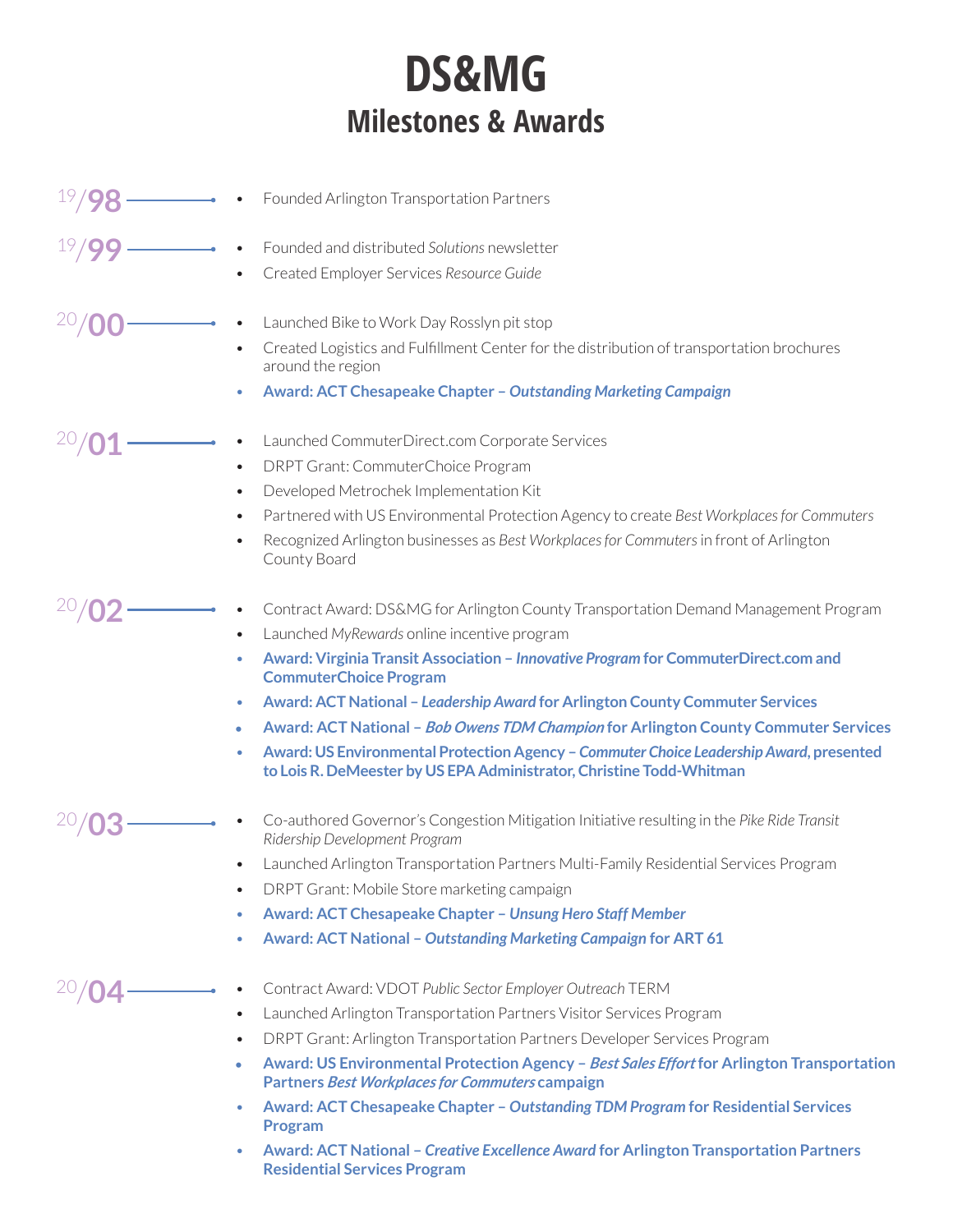|  | Generated \$1M in transit benefit revenue for CommuterDirect.com Corporate Services by<br>Arlington Transportation Partners                                         |
|--|---------------------------------------------------------------------------------------------------------------------------------------------------------------------|
|  | Hosted regional event for transportation demand management professionals, featuring<br>$\bullet$<br>keynote Dr. Gridlock                                            |
|  | Launched ATP Breakfast Club seminars<br>$\bullet$                                                                                                                   |
|  | Launched Rides in the City campaign<br>$\bullet$                                                                                                                    |
|  | Award: Metropolitan Washington Council of Governments - Employer Services<br>۰<br><b>Organizational Achievement Award for CommuterDirect.com Corporate Services</b> |
|  | DRPT Grant: Transportation Information Display Units and Kiosks                                                                                                     |
|  | Launched Research Program for Arlington County<br>$\bullet$                                                                                                         |
|  | Launched Arlington Transportation Partners Relocation Services<br>$\bullet$                                                                                         |
|  | Co-authored transportation demand management section of Arlington County Master<br>$\bullet$<br><b>Transportation Plan</b>                                          |
|  | Launched Personalized Transportation Options Portfolios<br>٠                                                                                                        |
|  | Contract Award: DS&MG for Arlington County Transportation Demand Management Program                                                                                 |
|  | Launched Walkabouts for the Arlington community<br>$\bullet$                                                                                                        |
|  | Launched Fresh AIRE for Transportation in partnership with Arlington County<br>$\bullet$                                                                            |
|  | Arlington Transportation Partners employer services network reached 500+<br>$\bullet$                                                                               |
|  | Arlington Transportation Partners celebrates 10-year anniversary                                                                                                    |
|  | Award: League of American Bicyclists - Bicycle Friendly Community (Bronze)<br>$\bullet$                                                                             |
|  | Staffed Obama's Presidential Inauguration travel command center, tweeting real time<br>travel information                                                           |
|  | Served in prominent roles in US Department of Transportation/Federal Highway<br>$\bullet$<br>Administration policy                                                  |
|  | Launched Arlington Transportation Partners/Transportation Demand Management for<br>$\bullet$<br>Site Plans partnership                                              |
|  | Launched Redefine Your Commute, a business-to-consumer educational campaign<br>$\bullet$                                                                            |
|  | Founded BikeArlington and WalkArlington<br>$\bullet$                                                                                                                |
|  | Founded Mobility Lab                                                                                                                                                |
|  | Launched Capital Bikeshare in Arlington<br>$\bullet$                                                                                                                |
|  | Founded goDCgo, the Transportation Demand Management Program for the District<br>$\bullet$<br>Department of Transportation                                          |
|  | Recognized first Bicycle Friendly Business in Arlington<br>$\bullet$                                                                                                |
|  | Hosted statewide Vanpool Bootcamp                                                                                                                                   |
|  | Launched Capital Bikeshare Corporate Membership Program<br>٠                                                                                                        |
|  | Recognized 10 total Bicycle Bicycle Friendly Businesses in Arlington<br>٠                                                                                           |
|  | <b>Award: Walk Friendly Communities - Walk Friendly Community (Gold)</b><br>۰                                                                                       |
|  | Award: ACT Southeastern and Chesapeake Chapters - President's Award for Arlington<br>٠<br><b>Transportation Partners</b>                                            |
|  | Award: Metropolitan Washington Council of Governments - Employer Services Organization<br>۰<br><b>Achievement for goDCgo</b>                                        |
|  | Award: Metropolitan Washington Council of Governments - Employer Services Sales Team<br>۰<br><b>Achievement for Arlington Transportation Partners</b>               |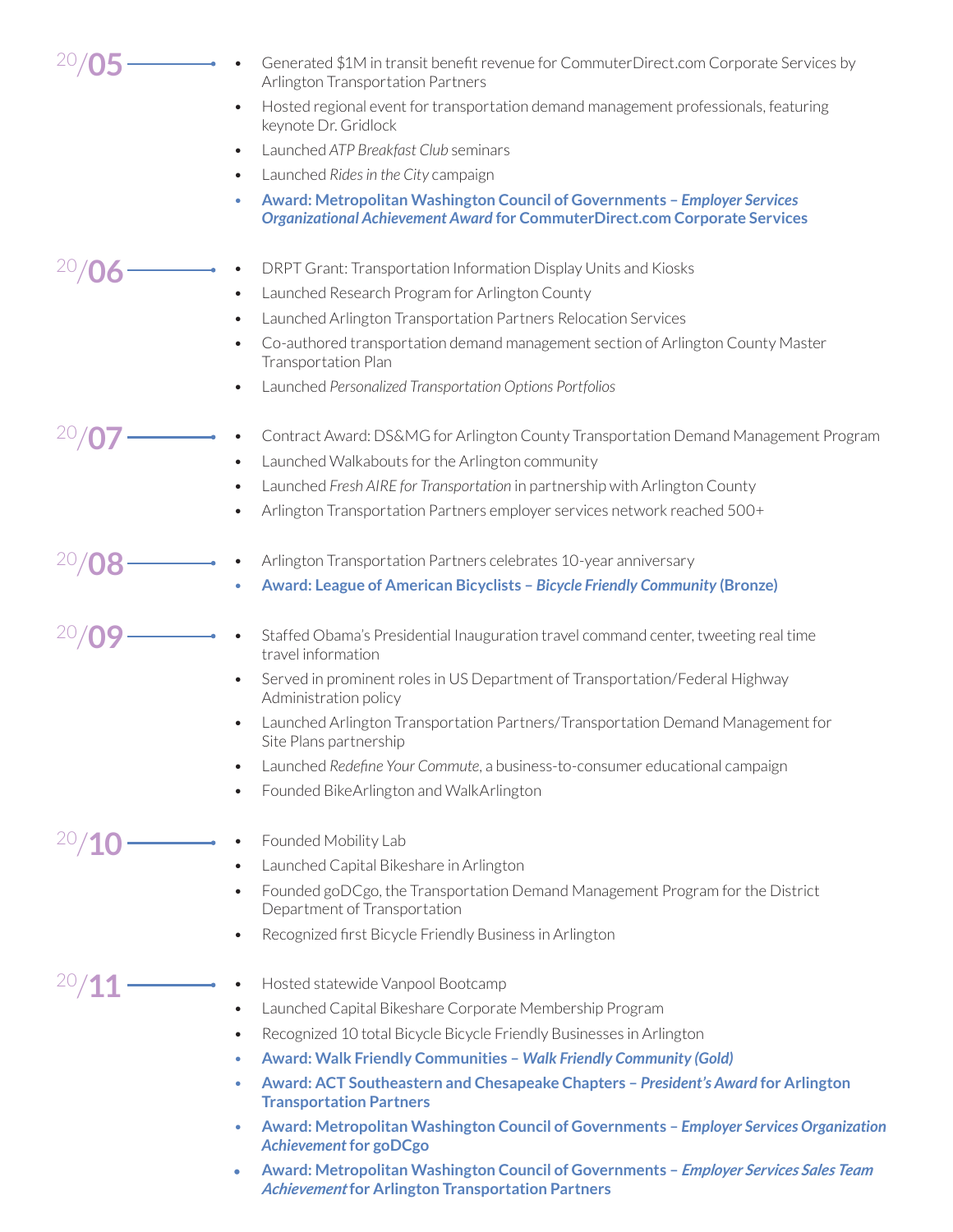20/**12**

20/**13**

20/**14**

20/**15**

- Launched BikeArlington's *PAL Program*
- Launched *Healthify Your Commute*, a business-to-business educational program
- Launched first Capital Bikeshare Transportation Development Plan
- Established Mobility Lab Transportation Technology Fellowship, incubating *TransitScreen*
- Recognized 20 total Bicycle Friendly Businesses in Arlington
- Arlington Transportation Partners employer services network reached 700+
- **Award: League of American Bicyclists** *Bicycle Friendly Community (Silver)*
- Mobility Lab recognized as "national influential organization" by Ray LaHood, former Secretary of Transportation
	- Launched *Champions* Program, recognizing Arlington County's most engaged businesses and properties
	- Launched Transit Tech Initiative
	- Launched Transportation Camp in Arlington, second in the nation
	- Premiered BikeArlington's *Bikeswell* documentary film
	- Supported creation of North American Bikeshare Association
	- Recognized 24 total Bicycle Friendly Businesses in Arlington
	- **Award: ACT National** *President's Award* **for Mobility Lab**
	- Launched Mobility Lab's Transportation Techies MeetUp
	- Served on ACT National and Transportation Research Boards
	- Co-Sponsored First Innovation Public Policy Summit by Mobility Lab
	- Recognized 24 Bicycle Friendly Businesses in Arlington

## Launched BikeArlington's Comfort Bike Map, first in the nation

- Launched Transportation Demand Management for Schools Services Program
- DRPT Grant: Vanpool Connect, ATP's vanpool formation initiative
- Premiered BikeArlington's *Arlington Passages* documentary films
- Celebrated Capital Bikeshare 5-year anniversary
- Recognized 29 total Bicycle Friendly Businesses in Arlington
- **Award: Metropolitan Washington Council of Governments**  *Sales Team Achievement* **for goDCgo**
- **• Award: Walk Friendly Communities** *Walk Friendly Community (Gold)*
- **Award: New Urbanism Film Festival Best Bicycle Film Winner for BikeArlington's Arlington Passages**
- **Award: Seattle Web Fest Official Selection for BikeArlington's Arlington Passages**
- **Award: International Online Web Feet Best Editing Winner for BikeArlington's Arlington Passages**